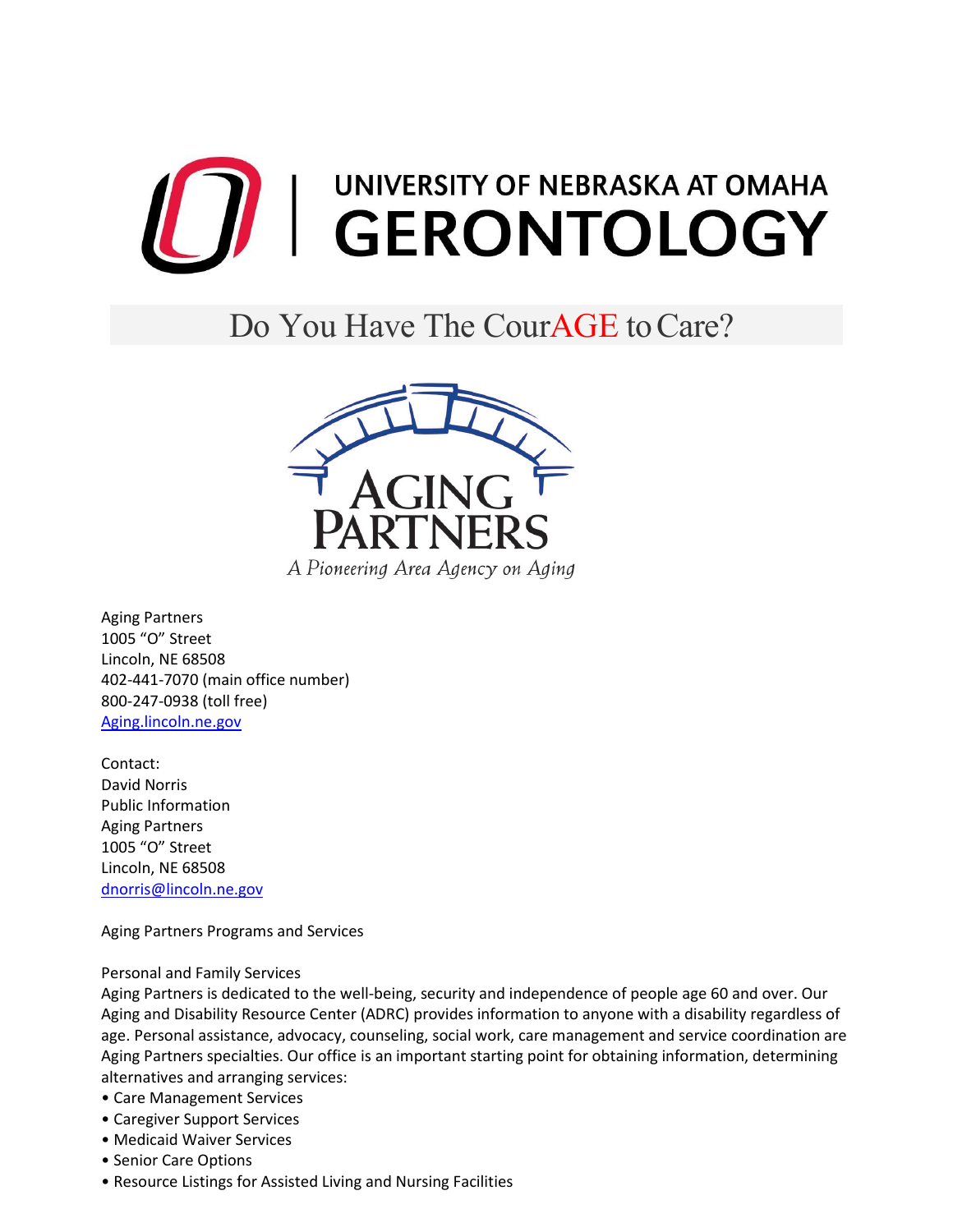- Health Insurance and Financial Guidance
- Legal Counseling

## Aging Partners Senior Centers

Providing information, activities and opportunities related to aging. Enroll in Health and Fitness classes, enjoy recreational activities and learn about Aging Partners' programs and services at your local center. In Lincoln, we have five senior centers:

- Asian Center, 144 N. 44th St., Suite A, 402-477-3446
- Belmont Center, 1234 Judson St., 402-441-7990
- Downtown Center, 1005 "O" St., 402-441-7154
- Lake Street Center, 2400 S. 11th St., 402-441-7157
- Northeast Center, 6310 Platte Ave., 402-441-7151

There are four senior centers in rural Lancaster County communities. Call 402-416-7693 for more information:

- Bennet Senior Center, 970 Monroe St., in Bennet
- Firth Senior Center, 311 Nemaha St., in Firth
- Hickman Senior Center, 115 Locust St., in Hickman
- Waverly Senior Center, 13820 Guildford St.

## Senior Center Transportation Services

Senior Centers are community meeting places for activities and information about healthy and active aging. They provide safe, affordable curb-to-curb transportation to the center nearest you for daily programs, meals, or for shopping assistance, community programs and events. Call 402-441-8453.

#### Home Handyman (minor home repairs)

Our mission is to support older adults' choice to live independently and retain home ownership. Home Handyman provides minor home repairs and maintenance including mowing, leaky faucets, painting, broken light fixtures and heavy housework services. Call 402-441-7030.

#### Lifeline Personal Emergency Response System

When you experience a fall, medical issue or other emergency, every second counts. Aging Partners' Lifeline Medical Alert personal emergency response system provides simple, fast access to emergency response help 24 hours a day, 365 day a year. Call 402-441-8816.

#### Durable Medical Equipment

This service provides items that address short- and long-term needs. We have various lightly used and/or new in-the-box items in stock including crutches, walkers, canes, wheelchairs, bath chairs and toilet risers. Call 402-441-3025.

#### Food Programs

Nutritious lunches are served at the Senior Centers. Call the senior center of your choice (see above listing) and make a lunch reservation two days in advance. Suggested contribution is \$4 for seniors age 60 and over or an \$8 fee for guests under age 60. To-go options are available: a shelf-stable Handy Meal or the sack lunch for the same contribution as the hot meals.

#### Senior Farmers Market Coupon Program

Farmers Market coupons are available for low-income seniors to purchase fresh produce. Must be a senior citizen (age 60 and over) and meet income guidelines. Funds are limited. Call 402-441- 7158 or (800) 247-0938.